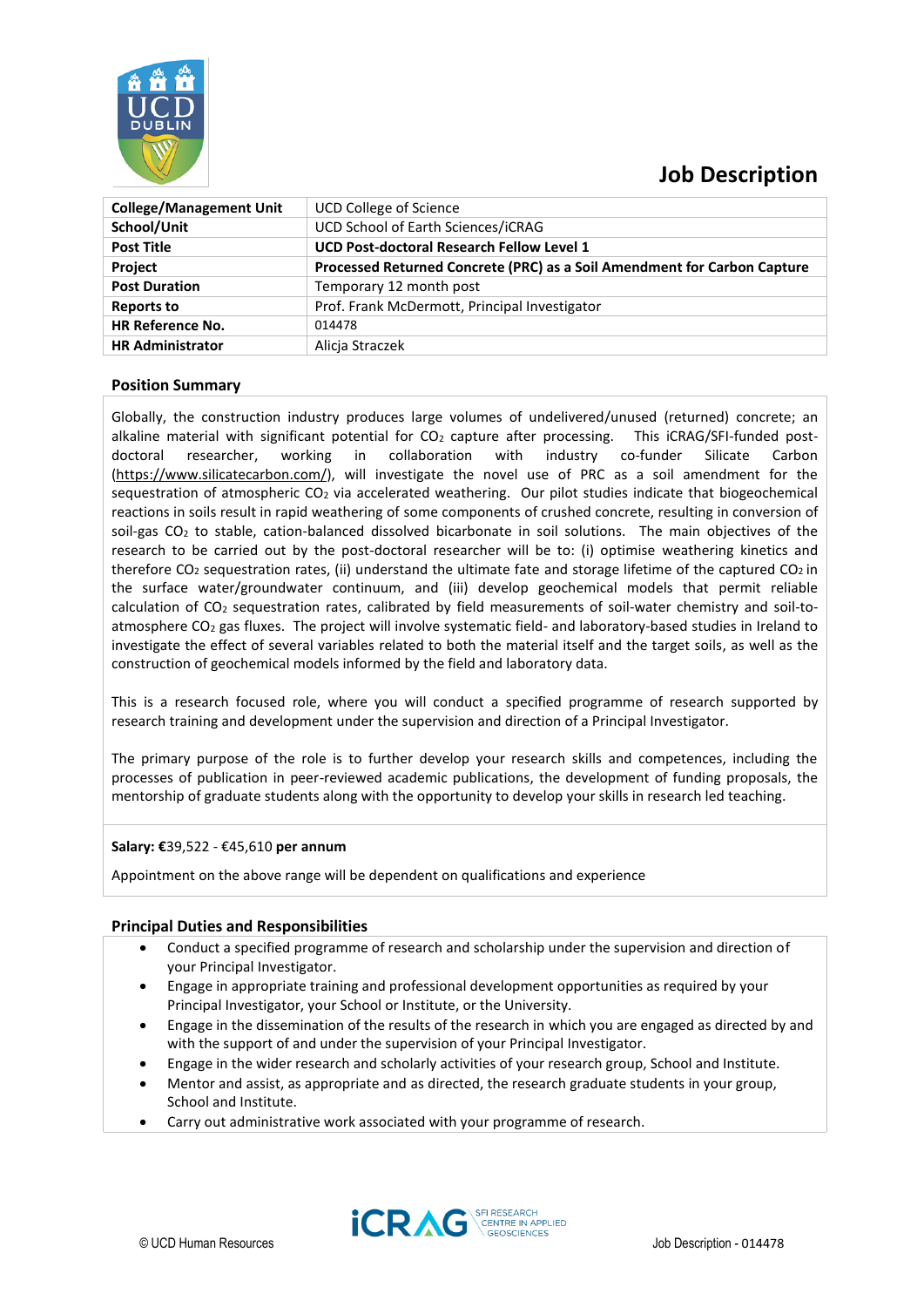## **Selection Criteria**

Selection criteria outline the qualifications, skills, knowledge and/or experience that the successful candidate would need to demonstrate for successful discharge of the responsibilities of the post. Applications will be assessed on the basis of how well candidates satisfy these criteria.

#### Mandatory

- PhD in geology, low-temperature geochemistry or biogeochemistry
- A demonstrated commitment to research and publications
- An understanding of the operational requirements for a successful research project
- Evidence of research activity (publications, conference presentations, awards) and future scholarly output (working papers, research proposals, and ability to outline a research project.
- Excellent Communication Skills (Oral, Written , Presentation etc).
- Excellent Organisational and Administrative skills including a proven ability to work to deadlines.
- Candidates must demonstrate an awareness of equality, diversity and inclusion agenda.

The PD1 position is intended for early stage researchers, either just after completion of a PhD or for someone entering a new area for the first time. If you have already completed your PD1 stage in UCD or will soon complete a PD1, or you are an external applicant whose total Postdoctoral experience, inclusive of the duration of the advertised post, would exceed 4 years, you should not apply and should refer to PD2 posts instead.

#### Desirable

- Experience in one or more of the following: chemical weathering, biogeochemistry, geochemical modelling, soil-gas flux measurements
- Knowledge of concrete mineralogy and its characterisation
- Experience in use of isotopic methods (e.g.  $\delta^{13}$ C and radiocarbon) for carbon source tracing
- Experience in multivariate statistical analysis and/or data visualisation
- Experience in Matlab and/or Python and/or R programming
- Experience in machine learning methods
- Experience in setting own research agenda

## **Further Information for Candidates:**

## **Equality, Diversity and Inclusion:**

## **Equality, Diversity, and Inclusion (EDI) at UCD**

UCD is committed to creating an inclusive environment where diversity is celebrated, and everyone is afforded equality of opportunity. Diversity is highlighted in the university's strategic plan as one of the core values of UCD, and its EDI commitment is further demonstrated through the strategic objective relating to the attraction, retention, and development of an excellent and diverse cohort of students, faculty and staff. We welcome applications from everyone, including those who identify with any of the protected characteristics that are set out in our Equality, Diversity and Inclusion policy. The university adheres

to a range of equality, diversity and inclusion policies. We encourage applicants to consult UCD's equality, diversity and inclusion policies here <https://www.ucd.ie/equality/> .

**UCD's Equality, Diversity and Inclusion Strategy 2018-2020-2025 sets out the University's objectives aligned to UCD's ten equality grounds. [Link](https://www.ucd.ie/equality/information/publications/)**

**UCD's Vice President for Equality, Diversity and Inclusion chairs the University EDI Group which works across UCD's ten equality grounds in collaboration with College Vice Principals for EDI and EDI School Representatives. UCD's Equality, Diversity and Inclusion Unit** supports the mainstreming of EDI through the EDI Group and these roles and leads on the delivery of the EDI Strategy through a



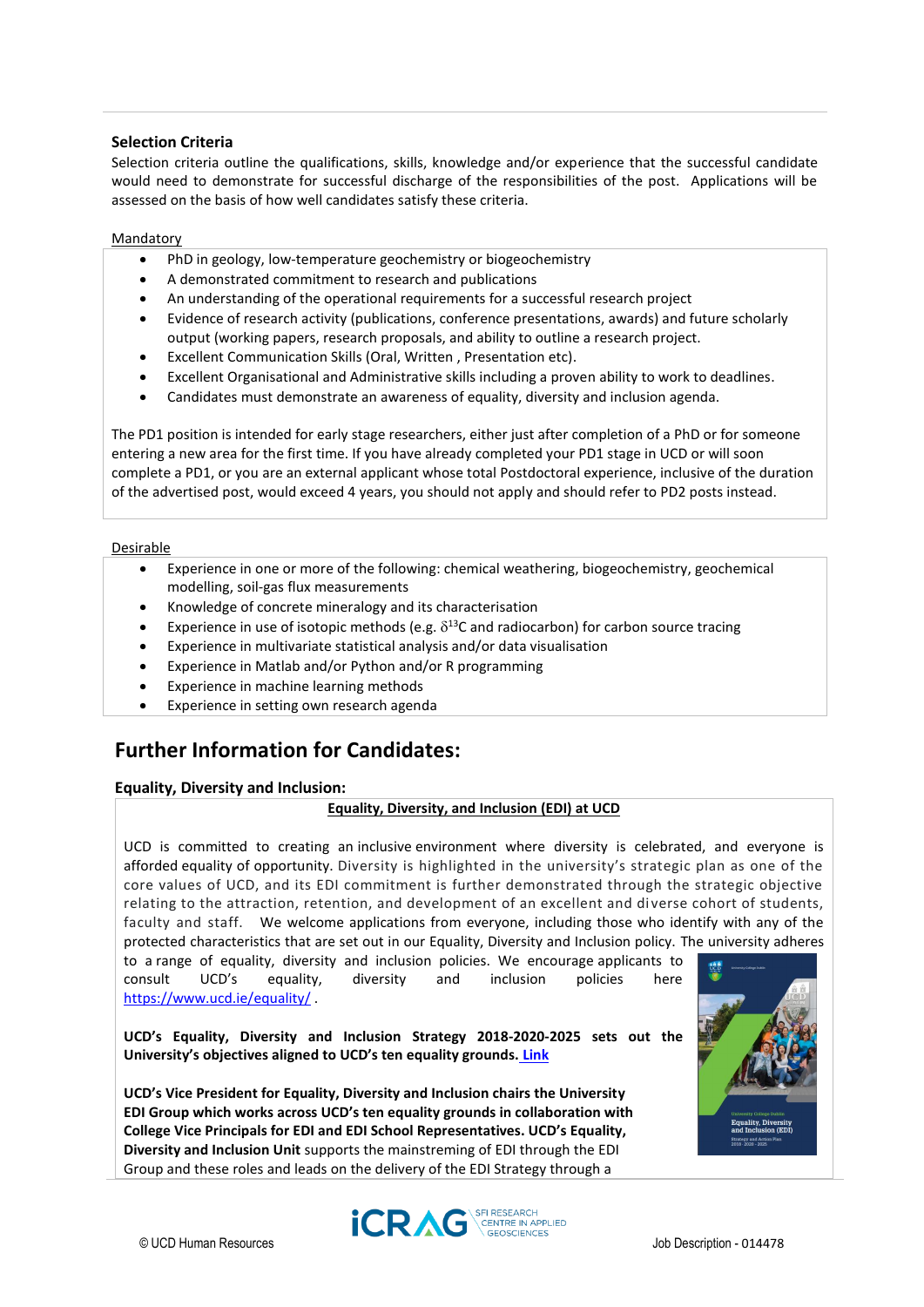range of initiaitives including policy development, awareness raising and training, internal and external relationship building, collation and analysing of data, establishing peer support groups and networks, attainment of accreditations such as Athena SWAN and supporting and promtoting an environment of mental health and wellbeing and dignity and respect.

**UCD has EDI staff networks which are a great opportunity to meet colleagues, network and engage with equality, diversity, and inclusion initiatives in UCD. UCD's EDI Staff Networks include:** 

• **UCD staff disability network**

- 
- **UCD LGBTI staff network**
- **UCD Women@STEM**
- **Multicultural Employee Network UCD (MENU)**

**You can join UCD's EDI Staff Networks here:<https://www.ucd.ie/equality/groups/edinetworks/>**

**UCD is also engaged with the following initiatives:** 







#### **Athena SWAN at UCD**

University College Dublin has received its second Athena SWAN Bronze institutional award in recognition of the university's work towards gender equality. To achieve this accreditation, an institution must demonstrate that it has undertaken a thorough self-assessment of gender equality challenges and has developed a detailed action plan to tackle them. The [UCD Gender Equality Action Plan 2020-2024](https://www.ucd.ie/equality/t4media/GenderEqualityActionPlan%20UCD%20Final%20Sept20.pdf) was prepared by the Gender [Equality Action Group](https://www.ucd.ie/equality/groups/genderequalityactiongroup/) and its Working Groups, in a process that involved external benchmarking, an EDI employee survey, focus groups and consultation across the university. It includes actions relating to recruitment, promotions, leadership, work practices, organisation and culture. The implementation of the Plan is already underway and includes mechanisms to track progress on each of the actions. This action plan includes the actions that arose from the review of the university's policy and procedures on Dignity and Respect.

#### **Age-Friendly University**

University College Dublin is proud of its designation as an **Age-Friendly University** as part of the AFU Global Network. The principles of an Age-Friendly University are: To encourage the participation of older adults in all the core activities of the university, including educational and research programmes.

#### **University of Sanctuary**

UCD was awarded **University of Sanctuary** status in 2018, (UoSI) is an Irish initiative to encourage and celebrate the good practice of universities, colleges and other education institutes welcoming refugees, asylum seekers and other migrants into their university communities and fostering a culture of welcome and inclusion for all those seeking sanctuary.

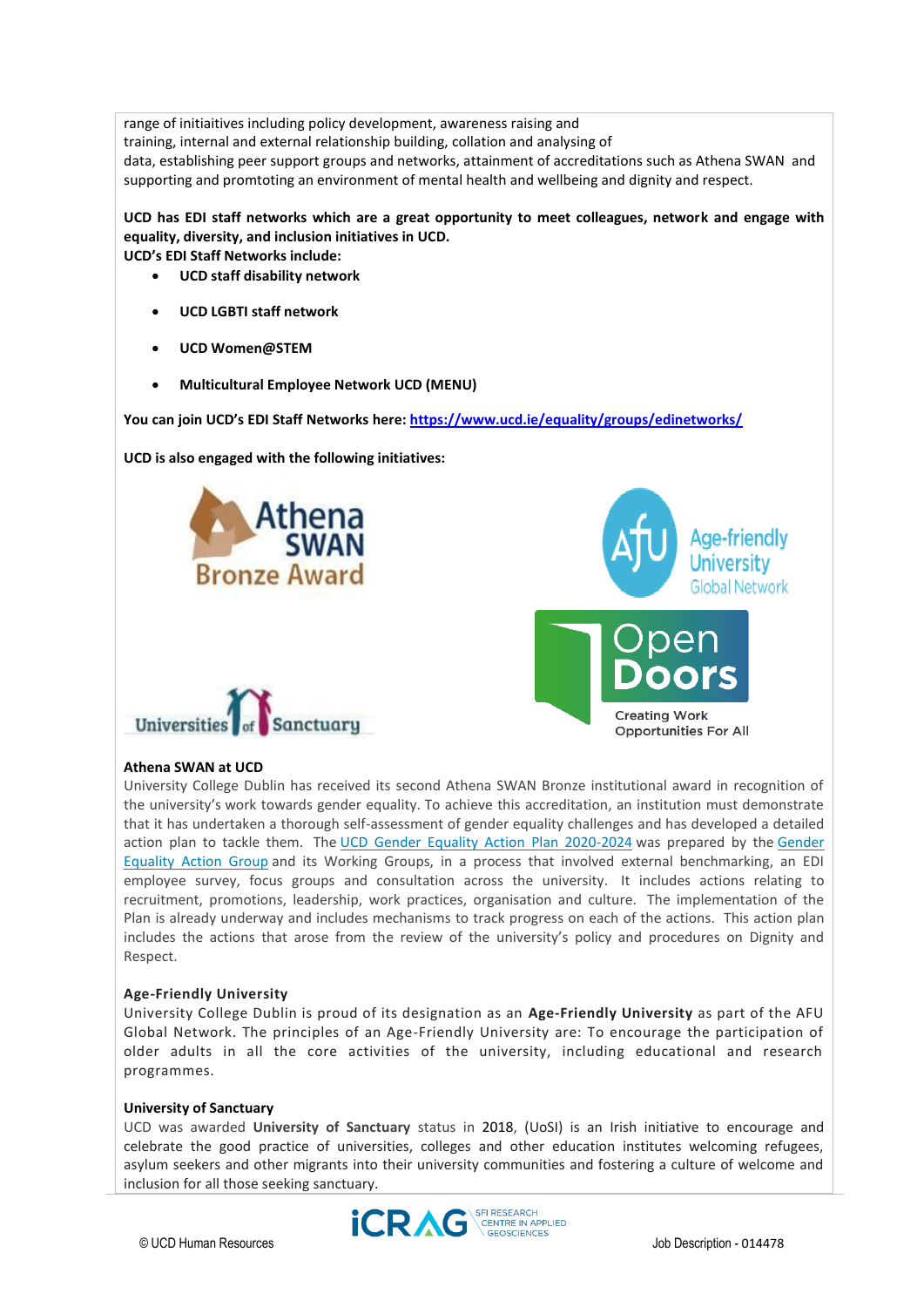#### **Open Doors Initiative**

UCD has joined a group of over 95 companies and NGOs, who work with government to create pathways to employment for marginalised people. These can be internships, scholarships, training courses, aiding entrepreneurs or full/part time employment, from a range of backgrounds and abilities.

These can be developed out on a bespoke basis with organisations to include specific projects. This group work with refugees, asylum seekers and migrants, people with disabilities and disadvantaged youth (including those from a traveller background, LGBTIQ+ etc).

They offer online training, mentorships, assisted learning, seminars, inhouse training for existing employees on a range of subjects and can assist with funding for training courses you run. They have ongoing meet ups with other companies and supporting partners who are working to create diversity and inclusion within their organisations.

More details are available on our website here: [www.opendoorsinitiative.ie](file:///C:/Users/markenny/AppData/Local/Microsoft/Windows/INetCache/Content.Outlook/6FOXTEGL/www.opendoorsinitiative.ie)

## **Supplementary information**

| The University:                   | https://www.ucd.ie/               |
|-----------------------------------|-----------------------------------|
| The College/Management Unit:      | https://www.ucd.ie/science/       |
| The School/Programme Office/Unit: | https://www.ucd.ie/earthsciences/ |
| Other (Please specify):           | https://www.icrag-centre.org/     |

UCD offers a comprehensive **Research Careers Framework** in line with the Advisory Science Council Report '*Towards a Framework for Researcher Careers'*. This model provides a structured and supportive **Career and Skills Development** system designed to ensure that Post-docs in UCD are able to plan their careers and prepare for future opportunities in academia, industry or the public sector. For more information, pleas[e click here](http://www.ucd.ie/researchcareers)

## **Relocation Expenses:**

 $\boxtimes$  Will not apply

 $\Box$  Will be applied in accordance with the [UCD Relocation Policy](https://sisweb.ucd.ie/usis/W_HU_REPORTING.P_DISPLAY_QUERY?p_query=GD120-1&p_parameters=4815FCE41733095E61BC26DB2595C0C00185006F3EB3EDBB97F96086D75BC103EEB440ABB021693D4A984773FC8C463E0D21D6FB0948F46F80EFDB24468DBC79B3EA8F0E9F5FB141D9CEEBE0F34351F11863163169174754C4BCFD8BA548B5FBA0A23C88283E01C90DBA2334B4CE21BA48AF5692DCB2E0DAF380E8CFB9285EC12B31A7F6EBD59E4BB45ECE63F67D58E4)

## **Garda Vetting required:**

 $\boxtimes$  NO

**YES** – Garda Vetting will be conducted for the recommended candidate(s) as part of the selection process for the post in accordance with th[e UCD Garda Vetting Policy](https://sisweb.ucd.ie/usis/W_HU_REPORTING.P_DISPLAY_QUERY?p_query=GD120-1&p_parameters=C6C2790305B562CC9528AF2459071C0E50585F14A4822BF9F72EAE3CCF7FBDABD2D58B134D189D45035200C11D9063207257A9C1E2C525DFD51BD4B4AE01041E77070794F8CF2BF289B7618CD3344CDE1DE888B3B4C339E33EC342D145309F3ED0820DA15DDC0E06DD7FFD64F264DA09484647EAE4D0219FB4273EE23488820AA5BD4B82D20A09CBA78E719FEAF8A785B79871AF0FF1DE640E08167E7C4BEC61337FB8F6E46C36648256BFA69939E168FB5B280309C0607BD7FDCD9818185CE9215D57995D47C44C2B4D0260483D4FDC752749031DFC23DE5978DC137246048B)

## **Informal Enquiries ONLY to:**

| Name:          | <b>Professor Frank McDermott</b>    |
|----------------|-------------------------------------|
| Title:         | <b>UCD School of Earth Sciences</b> |
| Email address: | frank.mcdermott@ucd.ie              |
| Telephone:     | +0035317162063                      |

| Eligibility to compete and certain restrictions on eligibility    |                                                                                                                                                                                                                                                                                                                               |
|-------------------------------------------------------------------|-------------------------------------------------------------------------------------------------------------------------------------------------------------------------------------------------------------------------------------------------------------------------------------------------------------------------------|
| <b>Incentivised Scheme for Early</b><br><b>Retirement (ISER):</b> | It is a condition of the Incentivised Scheme for Early Retirement (ISER) as set<br>out in Department of Finance Circular 12/09 that retirees, under that<br>Scheme, are debarred from applying for another position in the same<br>employment or the same sector. Therefore, such retirees may not apply for<br>this position |

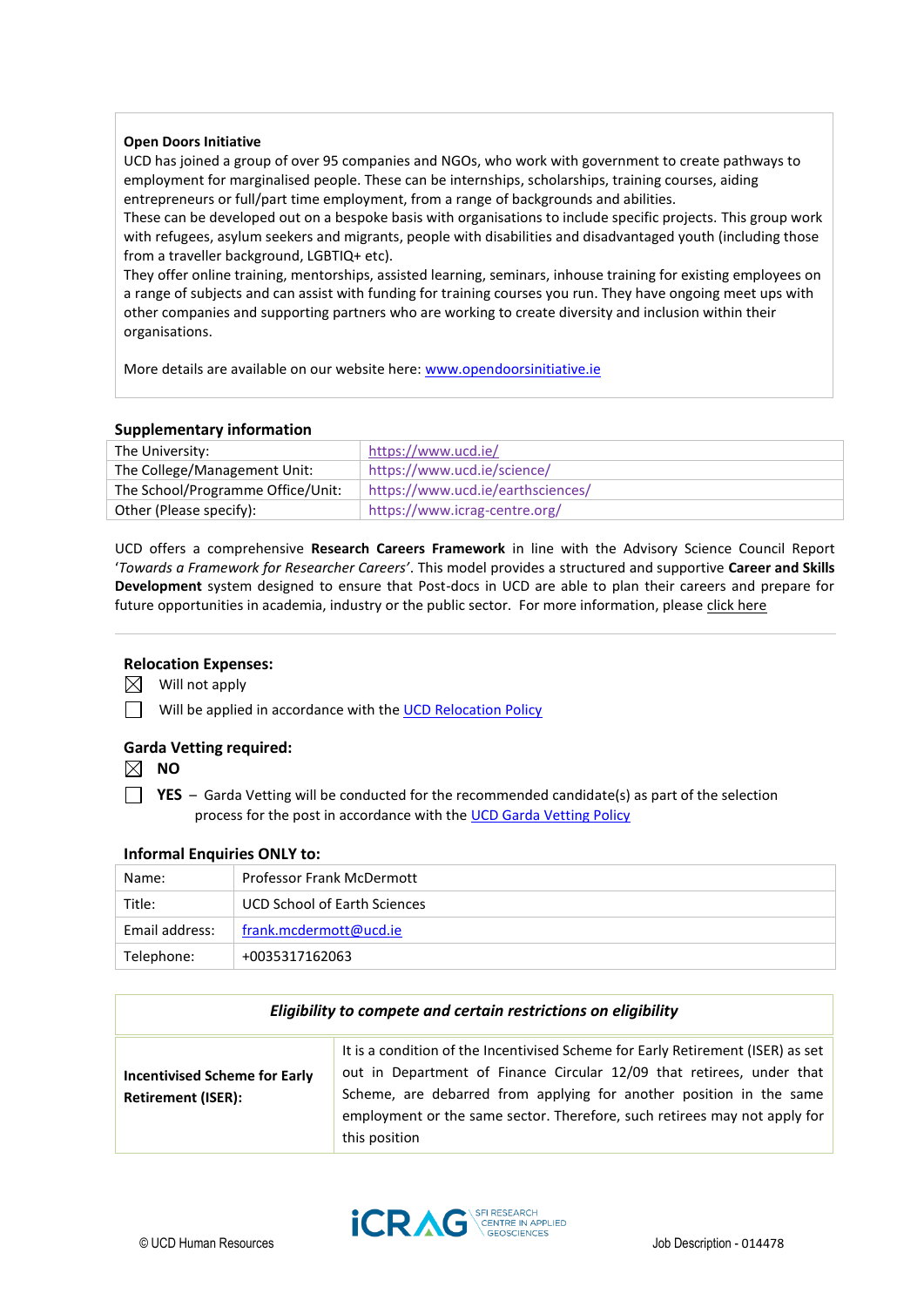| <b>Department of Health and</b><br>Children Circular (7/2010):                            | The Department of Health Circular 7/2010 dated 1 November 2010<br>introduced a Targeted Voluntary Early Retirement (VER) Scheme and<br>Voluntary Redundancy Schemes (VRS). It is a condition of the VER scheme<br>that persons availing of the scheme will not be eligible for re-employment in<br>the public health sector or in the wider public service or in a body wholly or<br>mainly funded from public moneys. The same prohibition on re-<br>employment applies under the VRS, except that the prohibition is for a<br>period of 7 years, after which time any re-employment will require the<br>approval of the Minister for Public Expenditure and Reform. People who<br>availed of either of these schemes are not eligible to complete in this<br>competition.                                                                                                                                                                                                                                                                                                                                                     |
|-------------------------------------------------------------------------------------------|---------------------------------------------------------------------------------------------------------------------------------------------------------------------------------------------------------------------------------------------------------------------------------------------------------------------------------------------------------------------------------------------------------------------------------------------------------------------------------------------------------------------------------------------------------------------------------------------------------------------------------------------------------------------------------------------------------------------------------------------------------------------------------------------------------------------------------------------------------------------------------------------------------------------------------------------------------------------------------------------------------------------------------------------------------------------------------------------------------------------------------|
| <b>Collective Agreement -</b><br><b>Redundancy Payments to</b><br><b>Public Servants:</b> | The Department of Public Expenditure and Reform letter dated 28th June<br>2012 to Personnel Officers introduced, with effect from 1st June 2012, a<br>Collective Agreement which had been reached between the Department of<br>Public Expenditure and Reform and the Public Services Committee of the<br>ICTU in relation to ex-gratia Redundancy Payments to Public Servants. It is a<br>condition of the Collective Agreement that persons availing of the<br>agreement will not be eligible for re-employment in the public service by<br>any public service body (as defined by the Financial Emergency Measures in<br>the Public Interest Acts 2009 - 2011) for a period of 2 years from<br>termination of the employment. Thereafter the consent of the Minister for<br>Public Expenditure and Reform will be required prior to re-employment.<br>People who availed of this scheme and who may be successful in this<br>competition will have to prove their eligibility (expiry of period of non-<br>eligibility) and the Minister's consent will have to be secured prior to<br>employment by any public service body. |
| <b>Declaration:</b>                                                                       | Applicants will be required to sign a Pre-Employment Declaration to confirm<br>whether they have previously availed of a public service scheme of<br>incentivised early retirement and/or the collective agreement outlined<br>above. The above represents the main schemes and agreements restricting<br>a candidate's right to be re-employed in the public service. However it is not<br>intended to be an exhaustive list and candidates should declare details of<br>any other exit mechanism they have availed of which restricts their right to<br>be re-employed in the public service. Applicants will also be required to<br>declare any entitlements to a Public Service pension benefit (in payment or<br>preserved) from any other Public Service employment and/or where they<br>have received a payment-in-lieu in respect of service in any Public Service<br>employment.                                                                                                                                                                                                                                       |
| <b>Superannuation and</b><br><b>Retirement:</b>                                           | The successful candidate will be offered the appropriate superannuation<br>terms and conditions as prevailing in the University, at the time of being<br>offered an appointment. In general, and except for candidates who have<br>worked in a pensionable (non-single scheme terms) public service job in the<br>26 weeks prior to appointment (see paragraph d below), this means being<br>offered an appointment based on membership of the Single Public Service<br>Pension Scheme ("Single Scheme").<br>Key provisions attaching to membership of the Single Scheme are as<br>follows:                                                                                                                                                                                                                                                                                                                                                                                                                                                                                                                                     |